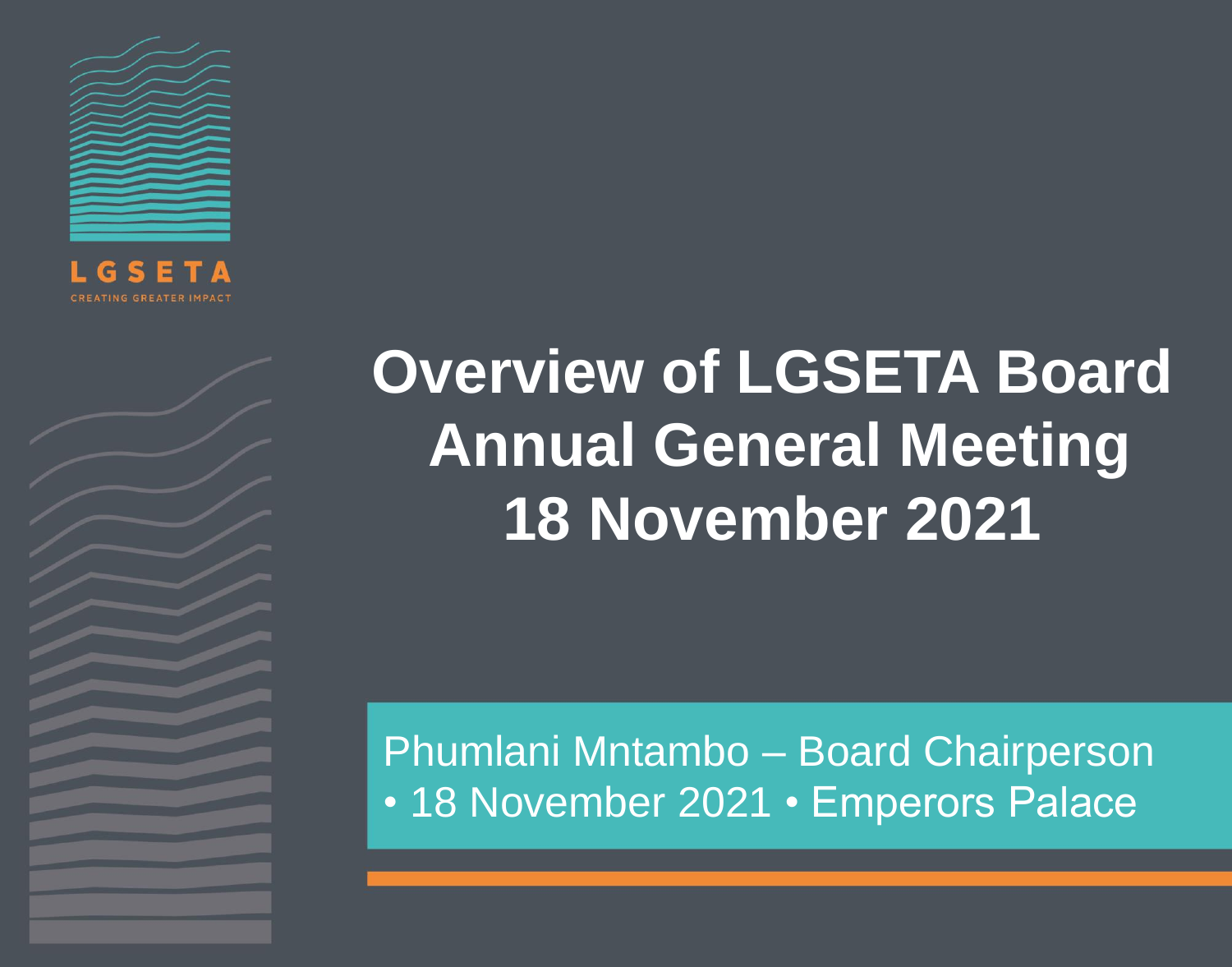

# Overview of the Presentation

- 1. About the LGSETA Accounting Authority
- 2. Proposed changes to the functioning of the Board Sub-**Committees**
- 3. Board priorities for the period under review
- 4. Board focus areas
- 5. Strategic documents approved by the Board
- 6. Conclusion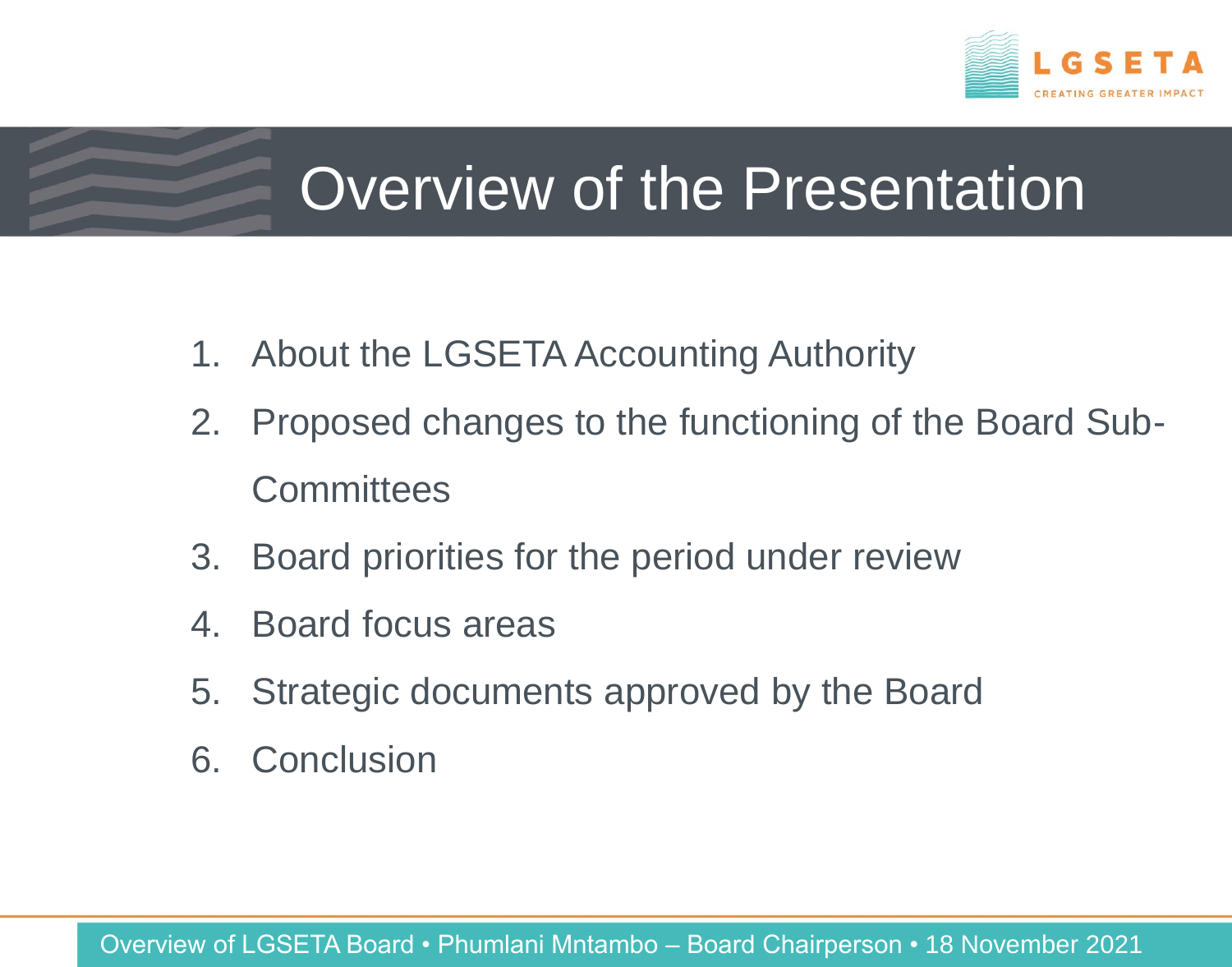

# About the LGSETA Accounting Authority

- ❖ A 13 member Board was appointed to serve on the 01<sup>st</sup> April 2020.
- $\triangle$  All stakeholders of LGSETA were appointed except COGTA which was attributed to administration delays.
- 2 Board members passed on early January and February 2021 respectively.
- ◆ Navigating through the COVID 19 pandemic was also a challenge as we could only meet face to face towards the end of the year last year.
- $\triangle$  The period under review marks the beginning of the reporting for the National Skills Development Plan 2030.

Overview of LGSETA Board • Phumlani Mntambo – Board Chairperson • 18 November 2021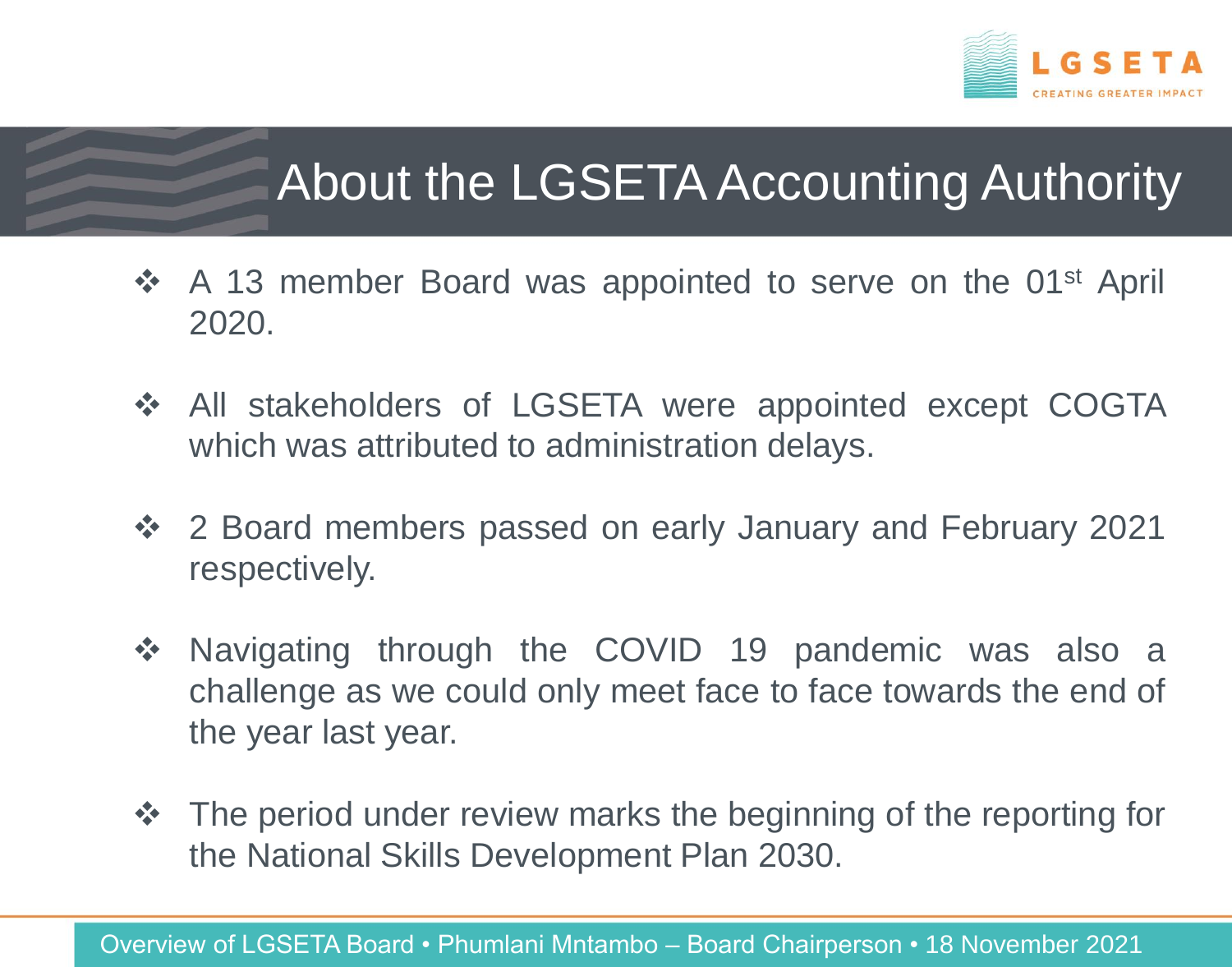

### Proposed Changes to the Functioning of the Board Sub-Committees

#### **Sub-committees of the Board**

- $\div$  Explore alternates from the constituencies.
- ❖ Merger between Finance and REMCO-Consolidate the TORs between the committees.
- Invite an independent expert/s to provide oversight on behalf of the Board especially on finance matters.
- ❖ Explore the prospect of having chambers that will be nuanced to service delivery key points in municipalities.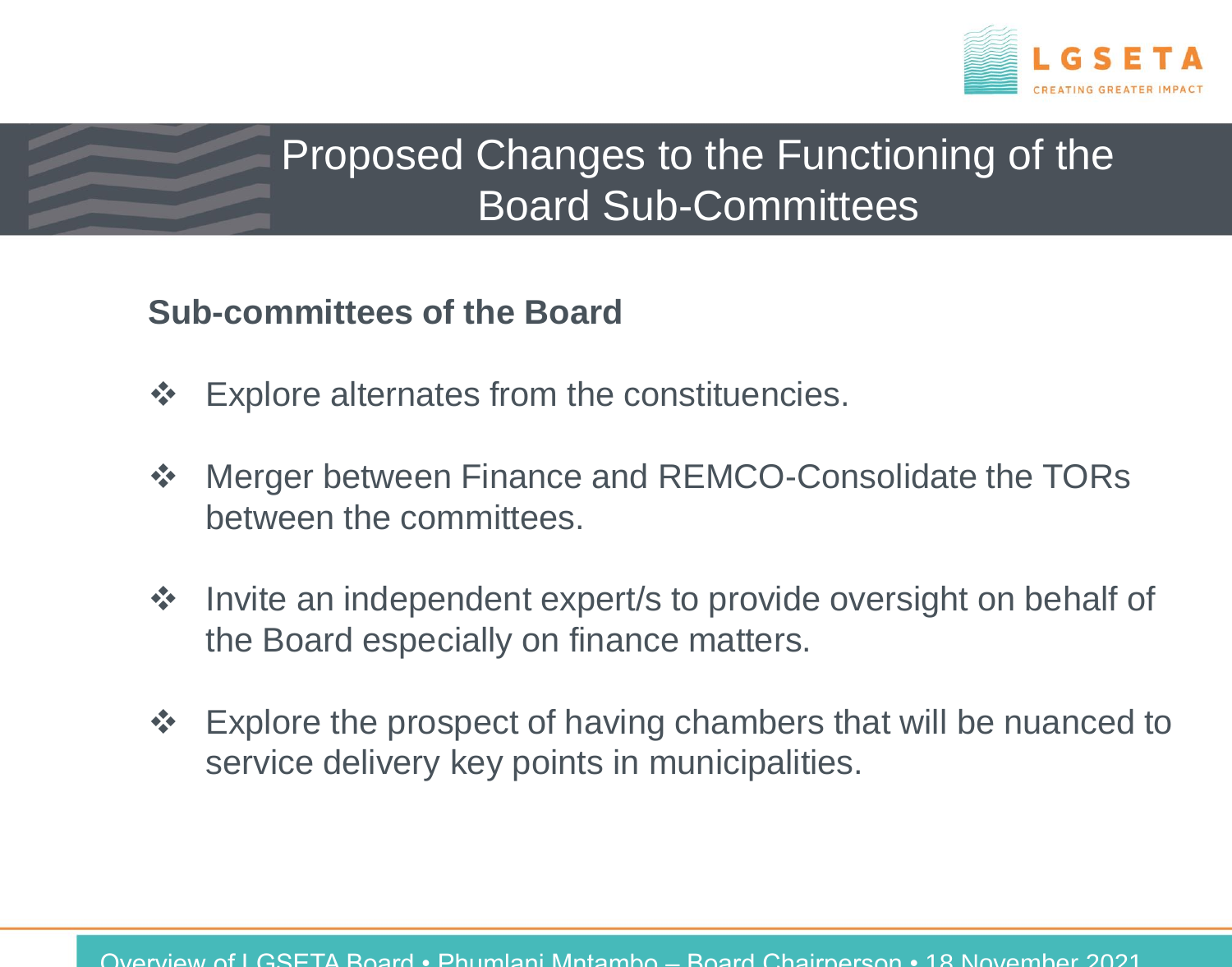

### Board Priorities for the Period Under Review

- ❖ Appointment of the permanent CEO.
- **\*** Re-calibrate the functioning of the Board by revisiting the structure of sub-committees.
- ❖ Improvement on the strategy for supporting local government.
- $\triangle$  Invite an independent expert/s to provide oversight on behalf of the Board especially on finance matters.
- **Explore the prospect of having chambers that will be nuanced to** service delivery key points in municipalities.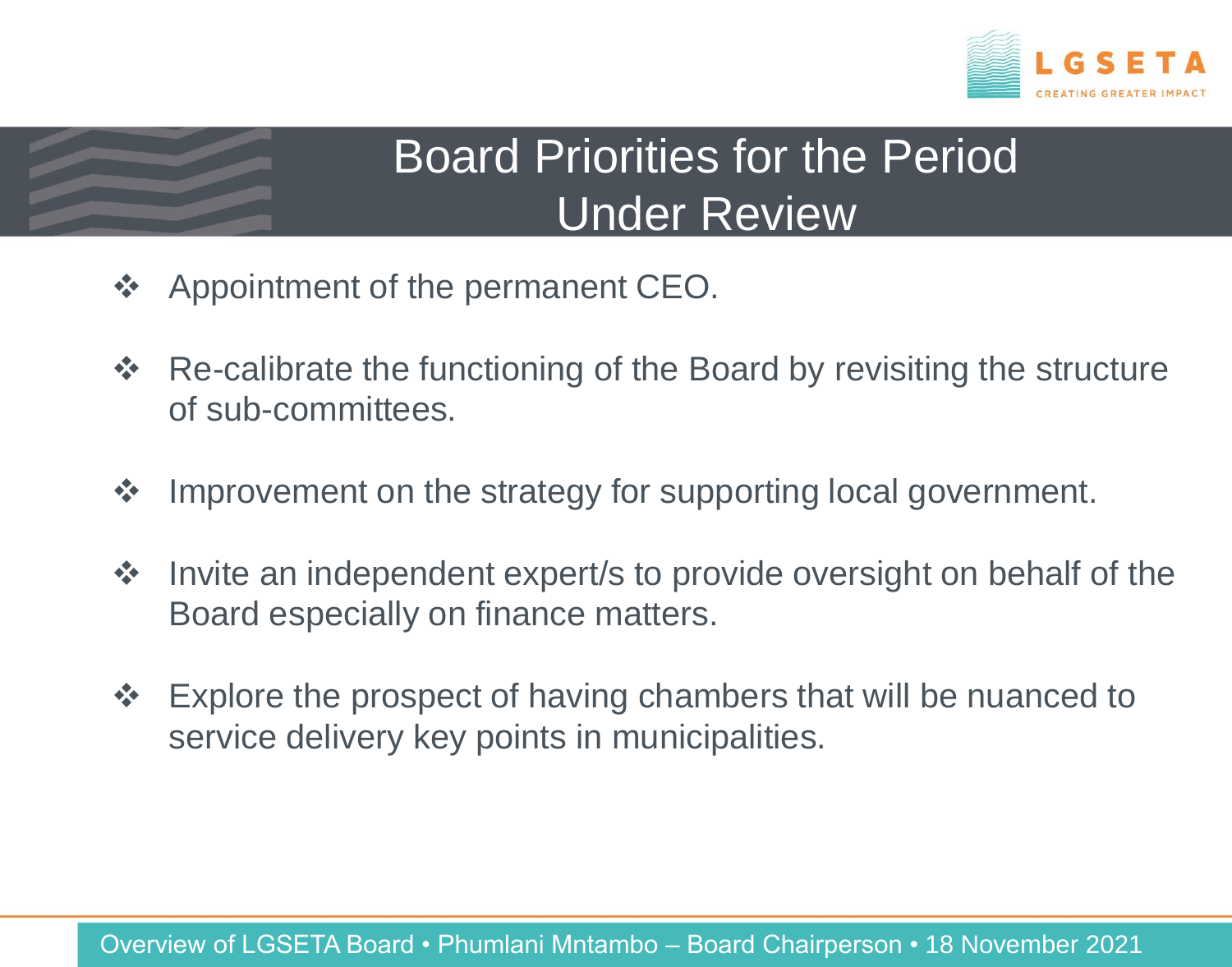

## Board Focus Areas

**The following Board Focus areas were supported:**

- $\triangle$  Training of worker leadership programme in partnership with Stellenbosch University and IMATU.
- ❖ Women in leadership programme in partnership with SALGA.
- **❖** Traditional leadership programme research
- ❖ Councillor Development Strategy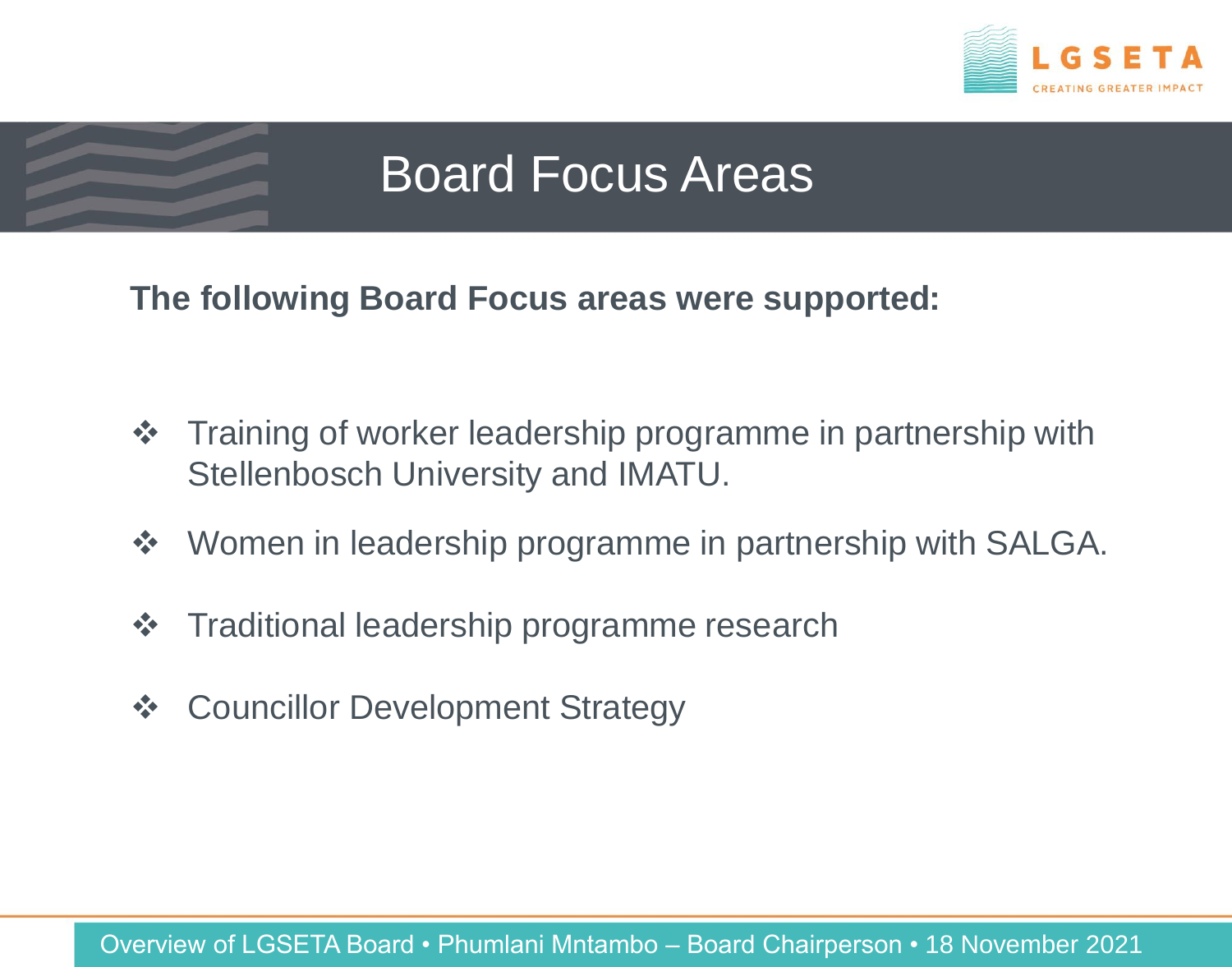

## Strategic Documents Approved by the Board

**The following Strategies are approved by the Board:**

- **❖** Partnership Model
- ❖ Smart City concept paper
- ❖ Bursary Strategy
- **❖** District Development Model